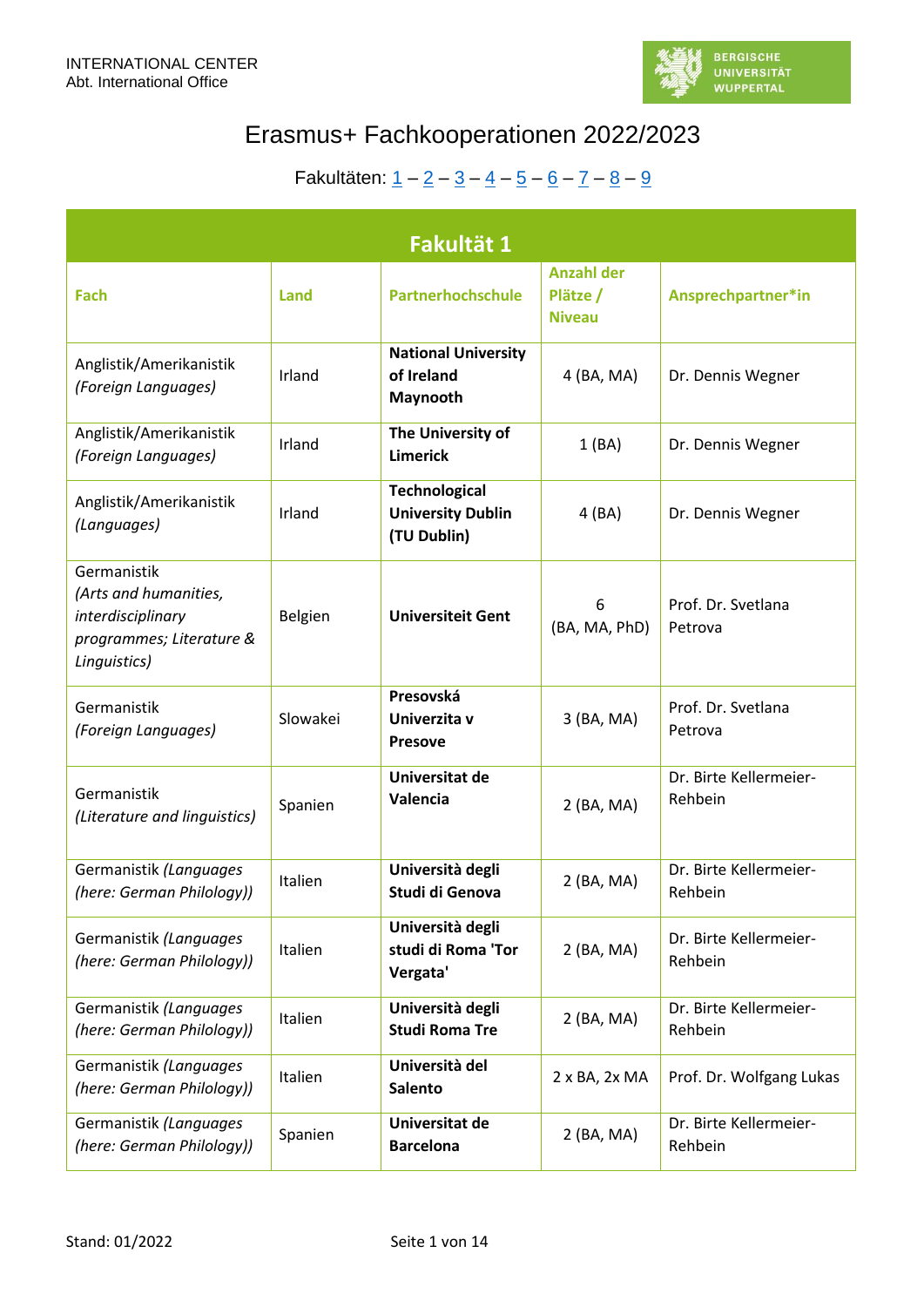

| Germanistik (Languages<br>(here: German Philology))                                  | Türkei     | Ege Üniversitesi                                           | $\overline{2}$<br>(BA, MA, PhD)  | Dr. Birte Kellermeier-<br>Rehbein |
|--------------------------------------------------------------------------------------|------------|------------------------------------------------------------|----------------------------------|-----------------------------------|
| Germanistik (Languages<br>(here: German Philology))                                  | Türkei     | <b>Istanbul</b><br>Üniversitesi                            | 2 (BA, MA)                       | Dr. Birte Kellermeier-<br>Rehbein |
| Germanistik (Languages<br>(here: German Philology))                                  | Türkei     | <b>Marmara</b><br>Üniversitesi                             | 2 (BA, MA)                       | Dr. Birte Kellermeier-<br>Rehbein |
| Geschichte<br>(History and archaeology)                                              | Dänemark   | Åarhus Universitet                                         | 2 (MA, PhD)                      | Prof. Dr. Volker Remmert          |
| Geschichte<br>(History and archaeology)                                              | Italien    | Università Cattolica<br>del Sacro Cuore -<br><b>Milano</b> | 2 (BA, MA)                       | Prof. Dr. Jochen Johrendt         |
| Geschichte<br>(History and archaeology)                                              | Italien    | Università degli<br>Studi di Pavia                         | $\overline{2}$<br>(BA, MA, PhD)  | Prof. Dr. Jochen Johrendt         |
| Geschichte<br>(History and archaeology)                                              | Italien    | Università degli<br>Studi di Roma 'La<br>Sapienza          | 5<br>(BA, MA, PhD)               | Prof. Dr. Jochen Johrendt         |
| Klassische Philologie<br>(Literature and linguistics<br>(here: Classical Philology)) | Italien    | Università Cattolica<br>del Sacro Cuore -<br><b>Milano</b> | 3<br>(BA, MA, PhD)               | Prof. Dr. Stefan Freund           |
| Klassische Philologie<br>(Literature and linguistics<br>(here: Classical Philology)) | Italien    | Università degli<br>Studi di Pavia                         | 3<br>(BA, MA, PhD)               | Prof. Dr. Stefan Freund           |
| Klassische Philologie<br>(Literature and linguistics<br>(here: Classical Philology)) | Italien    | Università degli<br>Studi die Sassari                      | 3<br>(BA, MA, PhD)               | Prof. Dr. Stefan Freund           |
| Musikpädagogik<br>(Music and performing<br>arts (here: musicology))                  | Estland    | Eesti Muusika - ja<br>Teatriakadeemia                      | 3<br>(BA, MA, PhD)               | <b>Waltraud Mudrich</b>           |
| Philosophie<br>(Philosophy and ethics)                                               | Belgien    | <b>Université</b><br>catholique de<br>Louvain (UCL)        | 3 (BA, MA)                       | Prof. Dr. Smail Rapic             |
| Philosophie<br>(Philosophy and ethics)                                               | Belgien    | Université Libre de<br><b>Bruxelles</b>                    | $\overline{2}$<br>(BA, MA, PhD)  | Prof. Dr. Smail Rapic             |
| Philosophie<br>(Philosophy and ethics)                                               | Frankreich | Sorbonne<br><b>Université</b>                              | 4<br>(BA, MA, PhD)<br>(ab SS 23) | Prof. Dr. Alexander<br>Schnell    |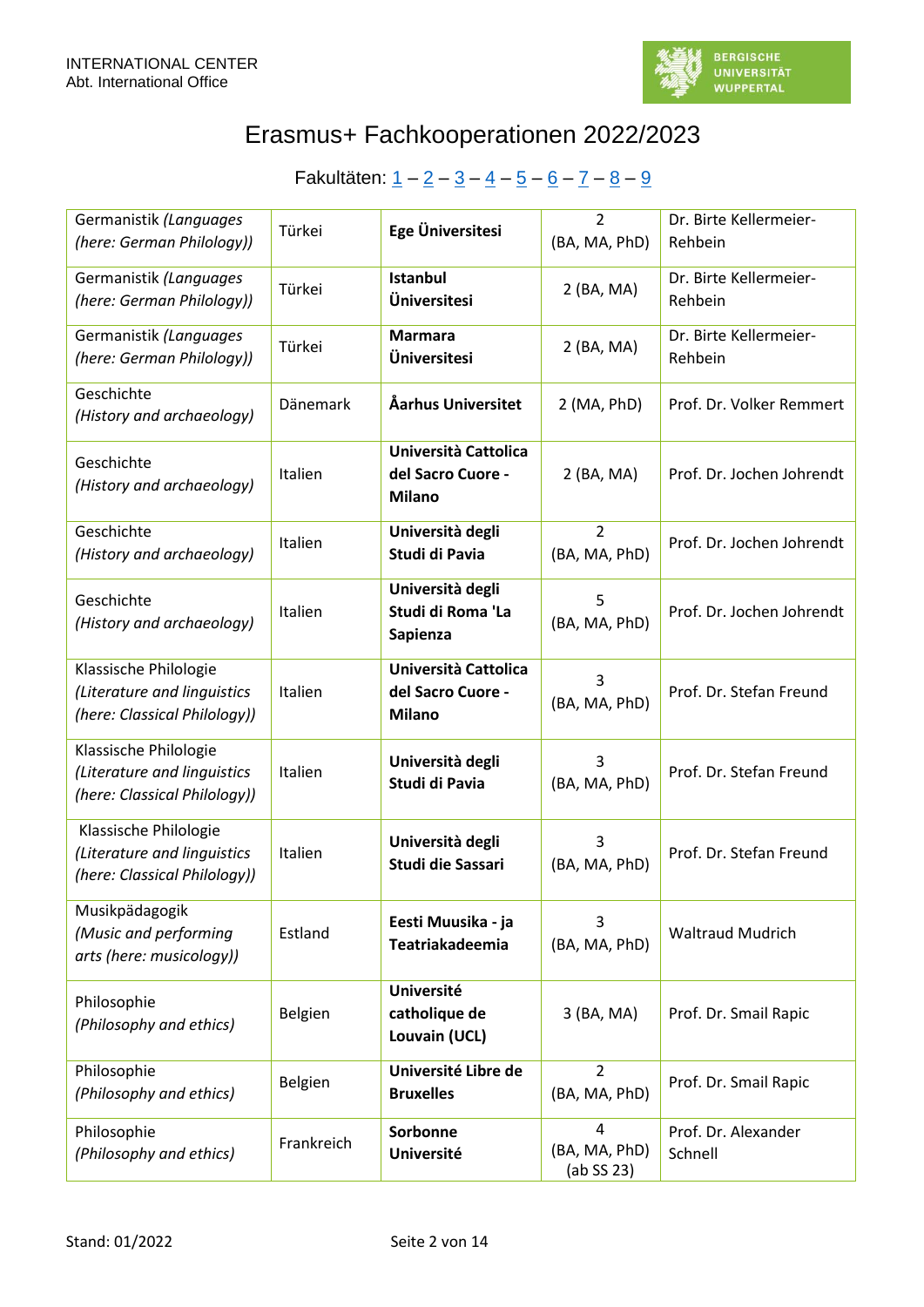

| Philosophie<br>(Philosophy and ethics)  | Frankreich               | Université Côte<br>d'Azur (UCA)                                                  | 2 (BA, MA), 5<br>(PhD)<br>(ab SS 23)      | Prof. Dr. Alexander<br>Schnell |
|-----------------------------------------|--------------------------|----------------------------------------------------------------------------------|-------------------------------------------|--------------------------------|
| Philosophie<br>(Philosophy and ethics)  | Frankreich               | Université de<br><b>Poitiers</b>                                                 | 2 (BA, MA)                                | Prof. Dr. Smail Rapic          |
| Philosophie<br>(Philosophy and ethics)  | Frankreich               | Université de<br><b>Strasbourg</b>                                               | 1 (BA, MA)                                | Prof. Dr. Smail Rapic          |
| Philosophie<br>(Philosophy and ethics)  | Frankreich               | <b>Université Paris Est</b><br>Creteil - Val de<br>Marne (UPEC)                  | 2(MA)                                     | Prof. Dr. Smail Rapic          |
| Philosophie<br>(Philosophy and ethics)  | Frankreich               | <b>Université Toulouse</b><br>- Jean Jaurès                                      | 3 (BA, MA)                                | Prof. Dr. Smail Rapic          |
| Philosophie<br>(Philosophy and ethics)  | Italien                  | Università Cattolica<br>del Sacro Cuore -<br><b>Milano</b>                       | 1 (oder 2 à 5<br>Monate)<br>(BA, MA, PhD) | Prof. Dr. Smail Rapic          |
| Philosophie<br>(Philosophy and ethics)  | Italien                  | Universitá degli<br><b>Studi Cagliari</b>                                        | 2(PhD)                                    | Prof. Dr. Smail Rapic          |
| Philosophie<br>(Philosophy and ethics)  | Italien                  | Università degli<br>Studi di Roma 'La<br>Sapienza"                               | 2 (BA, MA,<br>PhD)                        | Prof. Dr. Smail Rapic          |
| Philosophie<br>(Philosophy and ethics)  | Italien                  | Università degli<br>Studi di Torino                                              | 1xMA, 1xPhD                               | Prof. Dr. Smail Rapic          |
| Philosophie<br>(Philosophy and ethics)  | Spanien                  | <b>Universidad</b><br>Complutense de<br><b>Madrid</b>                            | $1$ (MA, PhD)                             | Prof. Dr. Smail Rapic          |
| Philosophie<br>(Philosophy and ethics)  | Tschechische<br>Republik | Univerzita Karlova v<br><b>Praze (Charles</b><br><b>University in</b><br>Prague) | 2(MA)                                     | Prof. Dr. Smail Rapic          |
| Romanistik<br>(Foreign Languages)       | Frankreich               | <b>Université d'Angers</b>                                                       | 4 (BA, MA)                                | Dr. Florence Tsagué            |
| Romanistik<br>(Languages, here: LEA)    | Frankreich               | Université de<br>Lorraine - Campus<br><b>Metz</b>                                | 5 (BA, MA)                                | Cécile Croze                   |
| Romanistik<br>(Languages, here: lettre) | Frankreich               | Université de<br>Lorraine - Campus<br><b>Metz</b>                                | 3 (BA, MA)                                | Cécile Croze                   |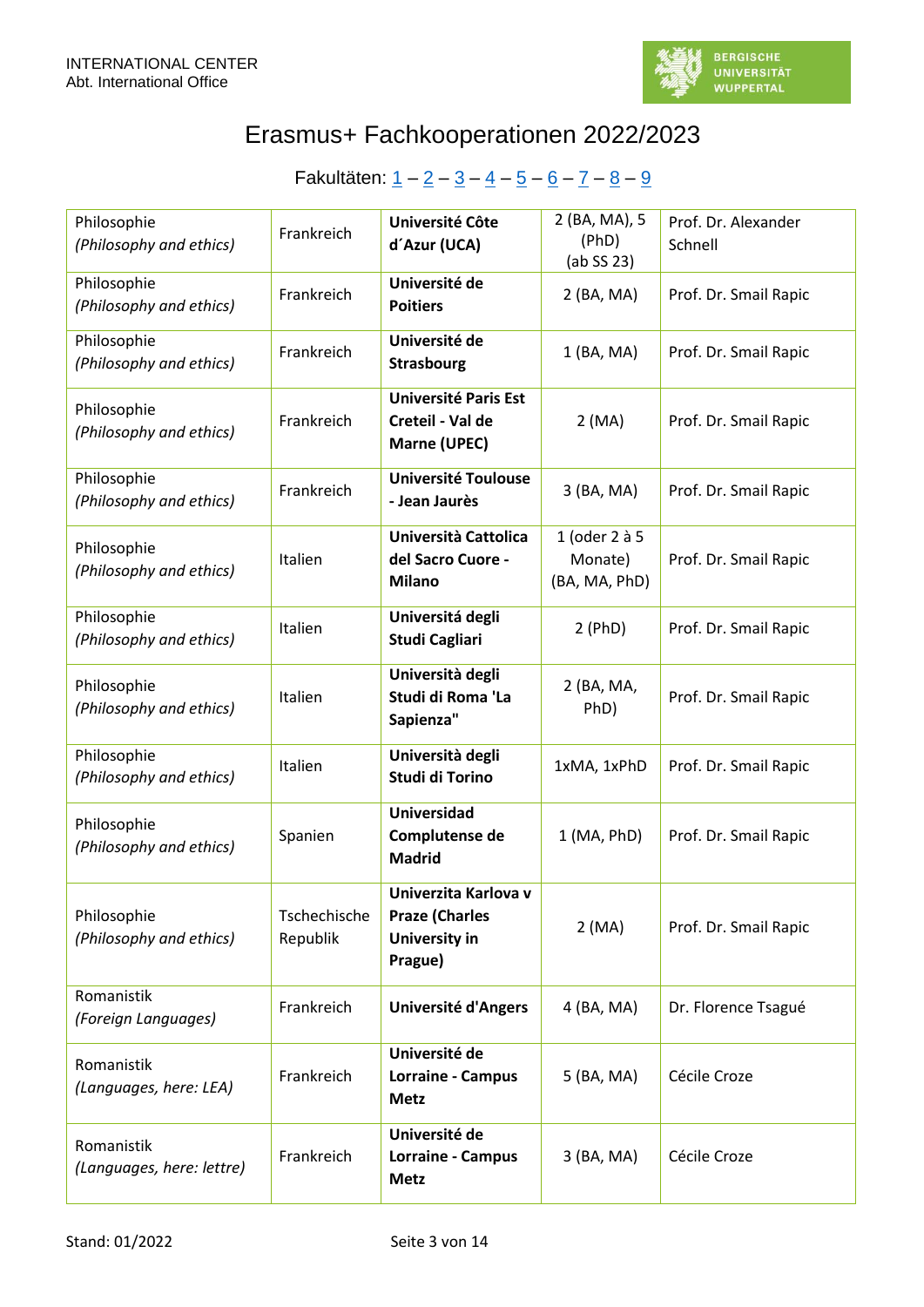

| Romanistik (Languages)                                                          | Frankreich | Université de<br>Franche-Comté                             | 15 (BA, MA)        | Dr. Stephan Nowotnick /<br><b>Birte Nachtkamp</b>                       |
|---------------------------------------------------------------------------------|------------|------------------------------------------------------------|--------------------|-------------------------------------------------------------------------|
| Romanistik (Languages)                                                          | Frankreich | Université de<br><b>Poitiers</b>                           | 2 (BA, MA)         | Dr. Florence Tsagué                                                     |
| Romanistik (Languages)                                                          | Frankreich | Université Jean<br>Monnet, Saint-<br><b>Etienne</b>        | 5 (BA, MA)         | Dr. Florence Tsagué                                                     |
| Romanistik (Languages)                                                          | Frankreich | <b>Université</b><br><b>Sorbonne Nouvelle</b><br>Paris III | 2 (BA, MA)         | Valérie Fliether-Gaubert                                                |
| Romanistik (Languages)                                                          | Rumänien   | <b>Universitatea Din</b><br><b>Bucuresti</b>               | 5<br>(BA, MA, PhD) | Prof. Dr. Matei Chihaia/<br>Prof. Dr. Svetlana<br>Petrova               |
| Romanistik<br>(Languages)                                                       | Spanien    | Universidad de<br>Oviedo                                   | 3 (BA, MA)         | Prof. Dr. Matei Chihaia<br>/Frau Milagros de la<br><b>Torre Cantero</b> |
| Romanistik<br>(Languages)                                                       | Spanien    | <b>Universidad</b><br>Complutense de<br><b>Madrid</b>      | 1 (BA, MA)         | Dr. Emilia Merino Claros<br>/ Milagros de la Torre<br>Cantero           |
| Romanistik (Languages<br>(here: Languages and<br><b>Philological Sciences))</b> | Spanien    | Universitat de les<br>Illes Balears (UIB)                  | 3(BA)              | Dr. phil. Tim Diaubalick                                                |
| Romanistik (Languages)                                                          | Spanien    | Universidad de<br><b>Cádiz</b>                             | 3xBA, 1xMA         | Dr. Emilia Merino Claros<br>/ Milagros de la Torre<br>Cantero           |
| Romanistik (Languages)                                                          | Spanien    | Universidad de<br>Castilla-La Mancha                       | 3 (BA, MA)         | Dr. Emilia Merino Claros<br>/ Milagros de la Torre<br>Cantero           |
| Romanistik (Languages)                                                          | Spanien    | Universidad de<br><b>Huelva</b>                            | 3 (BA, MA)         | Dr. Emilia Merino Claros<br>/ Milagros de la Torre<br>Cantero           |
| Romanistik (Languages)                                                          | Spanien    | Universidad de<br>Málaga                                   | 6<br>(BA, MA, PhD) | Dr. Emilia Merino Claros<br>/ Milagros de la Torre<br>Cantero           |
| Romanistik (Languages)                                                          | Spanien    | Universidad de<br>Salamanca                                | 2(BA)              | Frau Milagros de la Torre<br>Cantero/Dr. Emilia<br><b>Merino Claros</b> |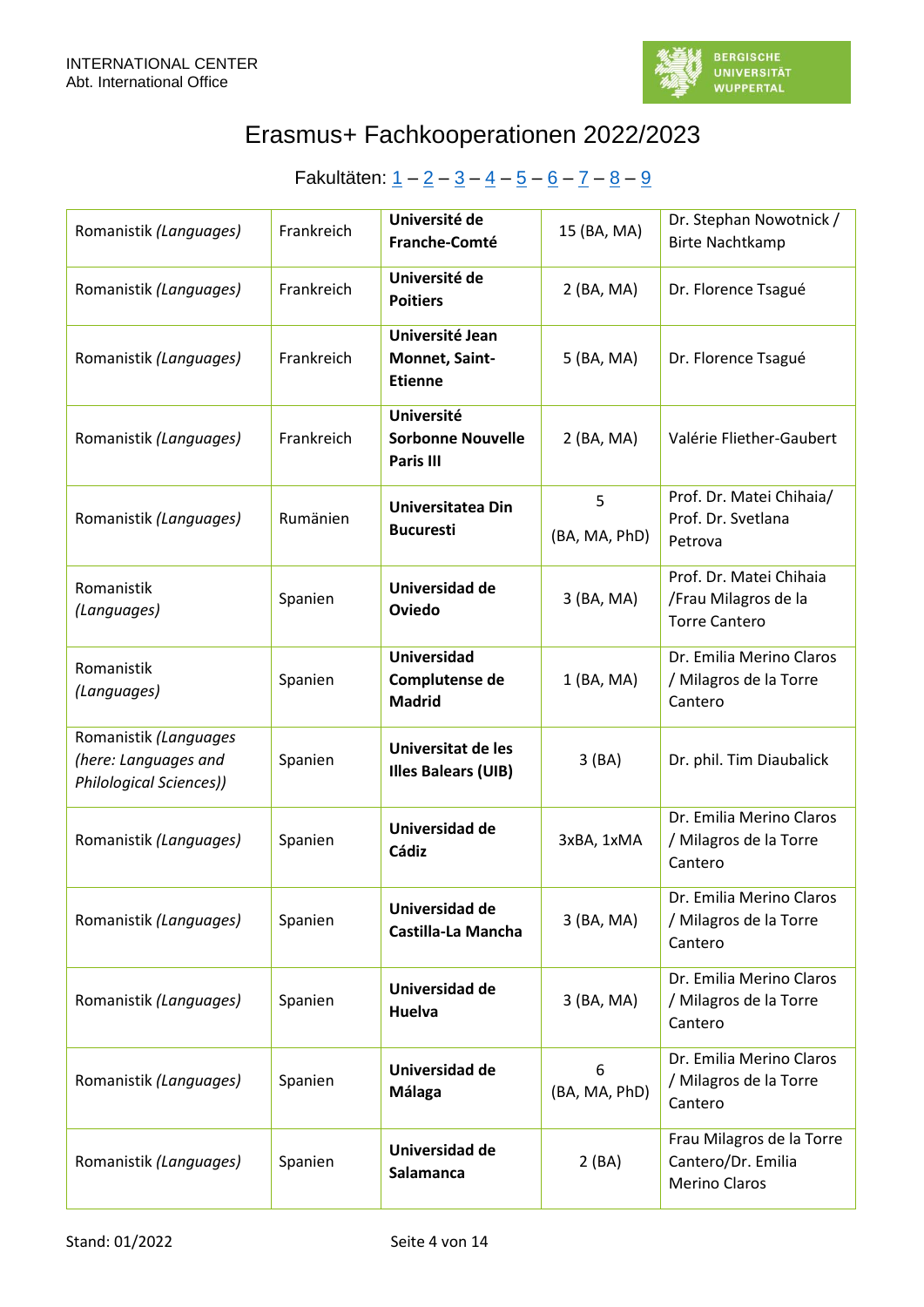

<span id="page-4-0"></span>

| Romanistik (Languages)                                                                      | Spanien    | <b>Universitat Rovira I</b><br><b>Virgili</b>              | 2xBA, 2xMA                                     | Dr. Emilia Merino Claros<br>/ Milagros de la Torre<br>Cantero |  |  |
|---------------------------------------------------------------------------------------------|------------|------------------------------------------------------------|------------------------------------------------|---------------------------------------------------------------|--|--|
| <b>Fakultät 2</b>                                                                           |            |                                                            |                                                |                                                               |  |  |
| Fach                                                                                        | Land       | Partnerhochschule                                          | <b>Anzahl der</b><br>Plätze /<br><b>Niveau</b> | Ansprechpartner*in                                            |  |  |
| Bildungs- und<br>Sozialwissenschaften<br>(Teacher Training and<br><b>Education Science)</b> | Schweden   | <b>Mid Sweden</b><br><b>University</b>                     | 3<br>(BA, MA, PhD)                             | Prof. Dr. Petra Buchwald<br>/ Petra Begic                     |  |  |
| Erziehungswissenschaften<br>(Education and Social<br>Science)                               | Italien    | Università Cattolica<br>del Sacro Cuore -<br><b>Milano</b> | $2$ (MA, PhD)                                  | Prof. Dr. Rita Casale                                         |  |  |
| Erziehungswissenschaften<br>(Education and Social<br>Sciences, Education<br>Studies)        | Italien    | Università della<br><b>Calabria</b>                        | 2(BA)                                          | Prof. Dr. Gabriele<br>Molzberger                              |  |  |
| Erziehungswissenschaften<br>(Education and Social<br>Sciences)                              | Italien    | Università per<br>Stranieri di Siena                       | 3 (BA, MA,<br>PhD)                             | Prof. Dr. Rita Casale &<br>Prof. Dr. Gabriele<br>Molzberger   |  |  |
| Erziehungswissenschaften<br>(Educational and Social<br>Sciences, Education<br>Science)      | Österreich | Universität Wien                                           | 2(MA)                                          | Prof. Dr. Gabriele<br>Molzberger                              |  |  |
| Politikwissenschaft<br>(Political science and<br>civics)                                    | Slowakei   | Ekonomická<br>Univerzita v<br><b>Bratislave</b>            | 5<br>(BA, MA, PhD)                             | André Schmale                                                 |  |  |
| Politikwissenschaft<br>(Political science and<br>civics)                                    | Türkei     | <b>Dumlupinar</b><br>Üniversitesi                          | 2(BA)                                          | André Schmale                                                 |  |  |
| Politikwissenschaft<br>(Political science and<br>civics)                                    | Ungarn     | Andrássy Gyula<br><b>Budapesti Nemet</b><br>Nyelvu Egyetem | 5<br>(BA, MA, PhD)                             | André Schmale                                                 |  |  |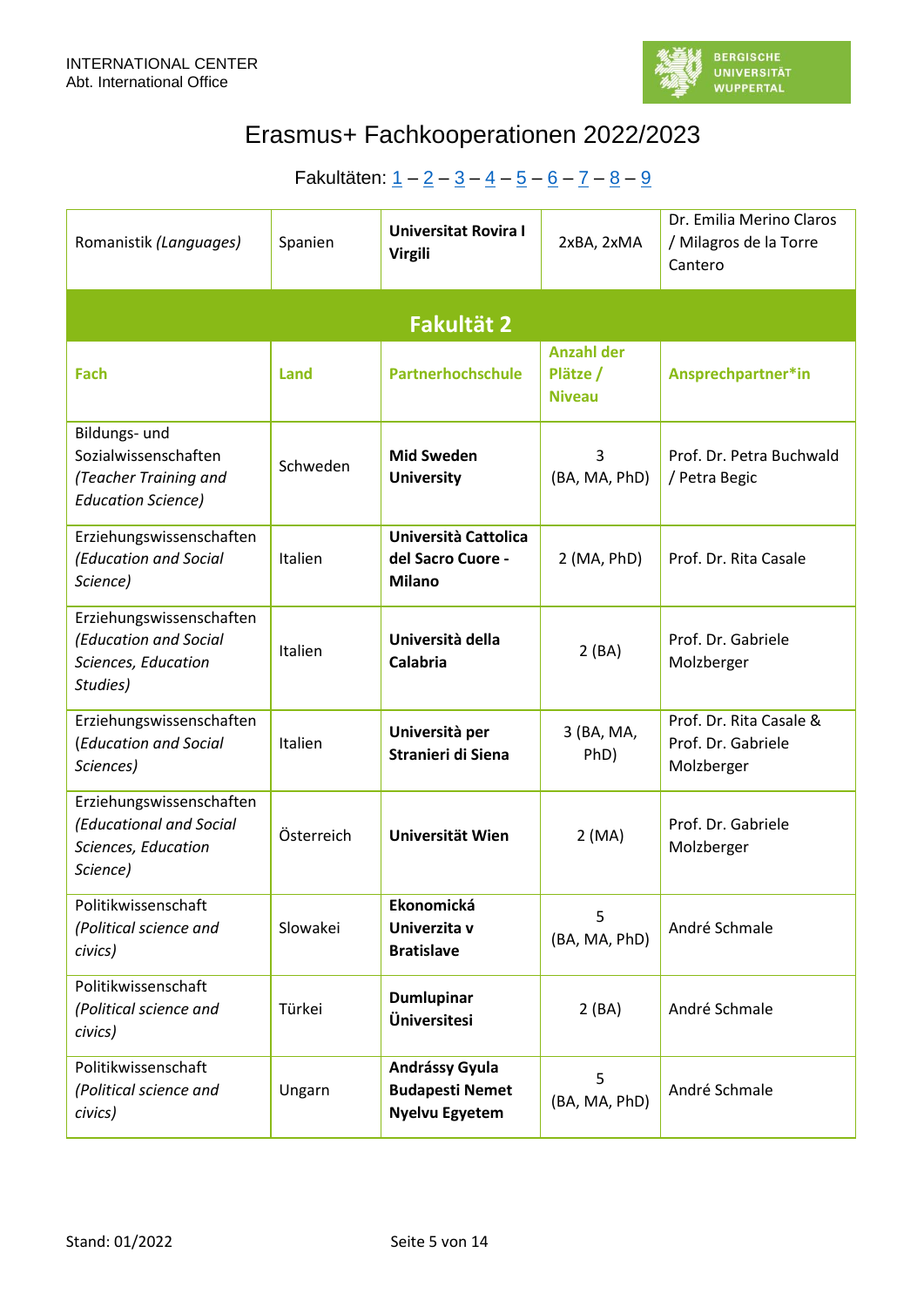

<span id="page-5-0"></span>

| Politikwissenschaft<br>(Political science and<br>civics)                                                                                            | Ungarn                   | <b>Szegedi</b><br>Tudományegyetem                           | $\overline{2}$<br>(BA, MA, PhD)                | André Schmale                                              |
|-----------------------------------------------------------------------------------------------------------------------------------------------------|--------------------------|-------------------------------------------------------------|------------------------------------------------|------------------------------------------------------------|
| Politikwissenschaft<br>(Political Science)                                                                                                          | Spanien                  | <b>Universitat</b><br>Autònoma de<br><b>Barcelona</b>       | 2(BA)                                          | André Schmale                                              |
| Psychologie (Psychology<br>(and Teacher training with<br>subject specialization in<br>Psychology))                                                  | Tschechische<br>Republik | Jihoceská<br>Univerzita v<br>Ceskych<br><b>Budejovicich</b> | $\overline{2}$<br>(BA, MA, PhD)                | Prof. Dr. Markus<br>Hofmann                                |
| Sozialpädagogik<br>(Sociology)                                                                                                                      | Spanien                  | <b>Universitat</b><br>Autònoma de<br><b>Barcelona</b>       | 2(BA)                                          | Prof. Dr. Molzberger/<br>Prof. Dr. Heinz Sünker            |
| Soziologie<br>(Education Science)                                                                                                                   | Frankreich               | <b>Université Paris</b><br><b>Descartes</b>                 | $\mathbf{1}$<br>(BA, MA, PhD)                  | Prof. Dr. Thomas Heinze                                    |
| Soziologie (Social and<br>behavioural science)                                                                                                      | Frankreich               | <b>Université Paris</b><br><b>Descartes</b>                 | $\mathbf{1}$<br>(BA, MA, PhD)                  | Prof. Dr. Thomas Heinze                                    |
| Soziologie (Social and<br>behavioural science)                                                                                                      | Frankreich               | <b>Université Paris</b><br><b>Nanterre</b>                  | $1$ (PhD)                                      | Prof. Dr. Thomas Heinze                                    |
| Soziologie (Social and<br>behavioural science)                                                                                                      | Schweden                 | Göteborgs<br><b>Universitet</b>                             | 1(MA)                                          | Prof. Dr. Thomas Heinze                                    |
| Soziologie (Social and<br>behavioural sciences)                                                                                                     | Italien                  | Università degli<br><b>Studi Roma Tre</b>                   | 1 (BA, MA)                                     | Prof. Dr. Thomas Heinze                                    |
|                                                                                                                                                     |                          | <b>Fakultät 3</b>                                           |                                                |                                                            |
| Fach                                                                                                                                                | <b>Land</b>              | <b>Partnerhochschule</b>                                    | <b>Anzahl der</b><br>Plätze /<br><b>Niveau</b> | Ansprechpartner*in                                         |
| Wirtschaftswissenschaft -<br>Schumpeter School of<br><b>Business and Economics</b><br>(Business and<br><b>Administration (broad</b><br>programmes)) | Estland                  | Tartu Ülikool                                               | 3 (BA, MA)                                     | Sandra Chang-<br>Ostermeier / Petra Awad<br>(geb. Fialova) |
| Wirtschaftswissenschaft -<br>Schumpeter School of<br><b>Business and Economics</b>                                                                  | Finnland                 | <b>Tampereen</b><br><b>Teknillinen</b><br>Yliopisto         | 2 (BA, MA)                                     | Sandra Chang-<br>Ostermeier / Petra Awad<br>(geb. Fialova) |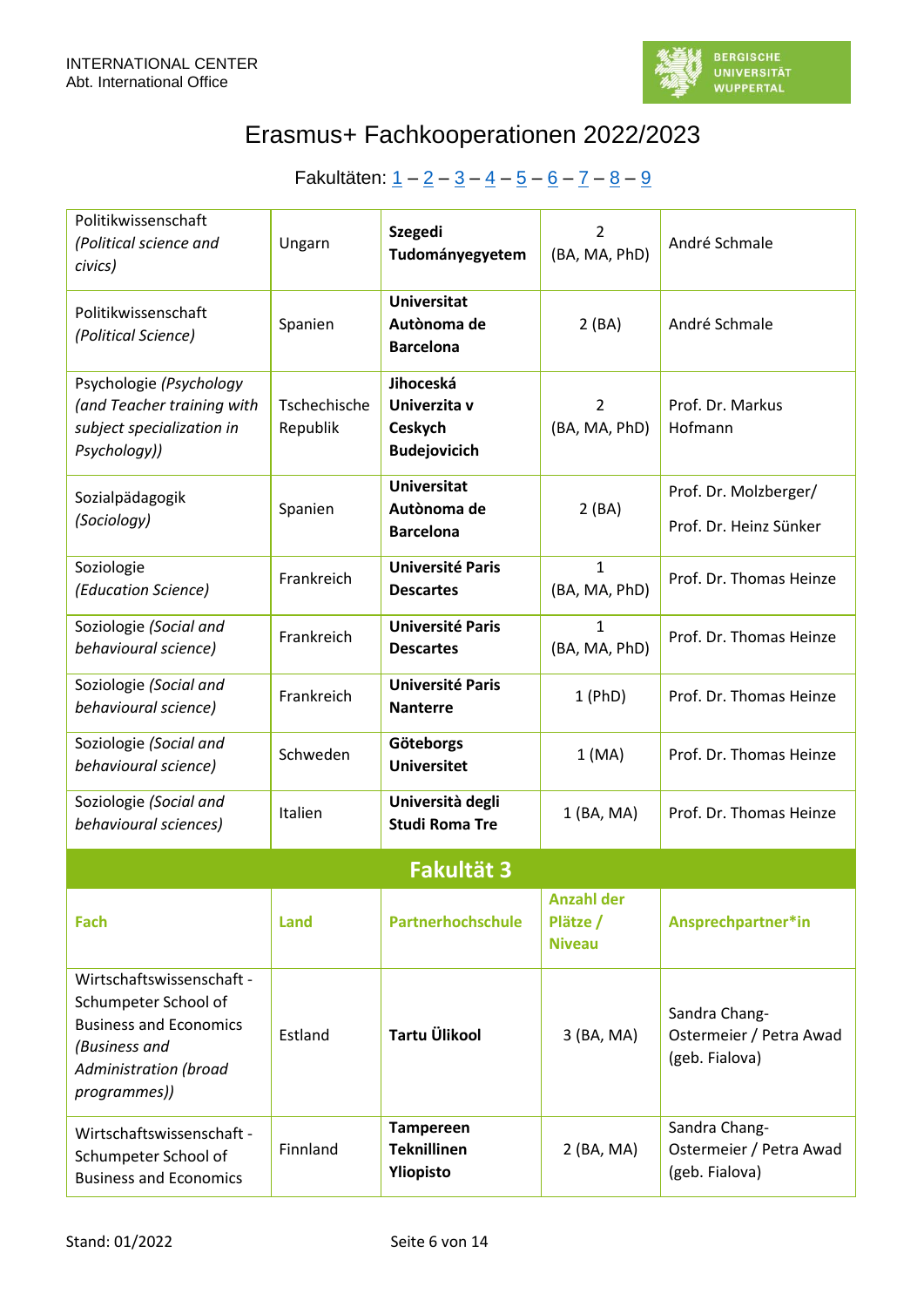

| (Business and<br>administration)                                                                                       |            |                                                                      |                                |                                                            |
|------------------------------------------------------------------------------------------------------------------------|------------|----------------------------------------------------------------------|--------------------------------|------------------------------------------------------------|
| Wirtschaftswissenschaft -<br>Schumpeter School of<br><b>Business and Economics</b><br>(Business and<br>administration) | Frankreich | <b>Groupe Ecole</b><br>Supérieure de<br><b>Commerce de Pau</b>       | 3 (BA, MA)                     | Sandra Chang-<br>Ostermeier / Petra Awad<br>(geb. Fialova) |
| Wirtschaftswissenschaft -<br>Schumpeter School of<br><b>Business and Economics</b><br>(Business and<br>administration) | Frankreich | Université de Paris I<br><b>Panthéon Sorbonne</b>                    | 1 (BA, MA)                     | Sandra Chang-<br>Ostermeier / Petra Awad<br>(geb. Fialova) |
| Wirtschaftswissenschaft -<br>Schumpeter School of<br><b>Business and Economics</b><br>(Economics)                      | Frankreich | <b>Université Paris</b><br><b>Saclay</b>                             | $1$ (BA, MA)                   | Sandra Chang-<br>Ostermeier / Petra Awad<br>(geb. Fialova) |
| Wirtschaftswissenschaft -<br>Schumpeter School of<br><b>Business and Economics</b><br>(Business and<br>administration) | Italien    | Università degli<br><b>Studi Roma Tre</b>                            | 2 (BA, MA)                     | Sandra Chang-<br>Ostermeier / Petra Awad<br>(geb. Fialova) |
| Wirtschaftswissenschaft -<br>Schumpeter School of<br><b>Business and Economics</b><br>(Business and<br>administration) | Lettland   | Augstskola Riseba                                                    | 4 (BA, MA)                     | Sandra Chang-<br>Ostermeier / Petra Awad<br>(geb. Fialova) |
| Wirtschaftswissenschaft -<br>Schumpeter School of<br><b>Business and Economics</b><br>(Business and<br>administration) | Lettland   | <b>Rigas Stradina</b><br><b>Universitate</b>                         | 2x<br>(nur Staff-<br>Mobility) | Sandra Chang-<br>Ostermeier / Petra Awad<br>(geb. Fialova) |
| Wirtschaftswissenschaft -<br>Schumpeter School of<br><b>Business and Economics</b><br>(Business and<br>administration) | Österreich | Karl-Franzens-<br>Universität Graz                                   | 3 (BA, MA,<br>PhD)             | Sandra Chang-<br>Ostermeier / Petra Awad<br>(geb. Fialova) |
| Wirtschaftswissenschaft -<br>Schumpeter School of                                                                      | Polen      | <b>Uniwersytet</b><br><b>Ekonomiczny we</b><br>Wrocławiu<br>(Wroclaw | 3(MA)                          | Sandra Chang-<br>Ostermeier / Petra Awad<br>(geb. Fialova) |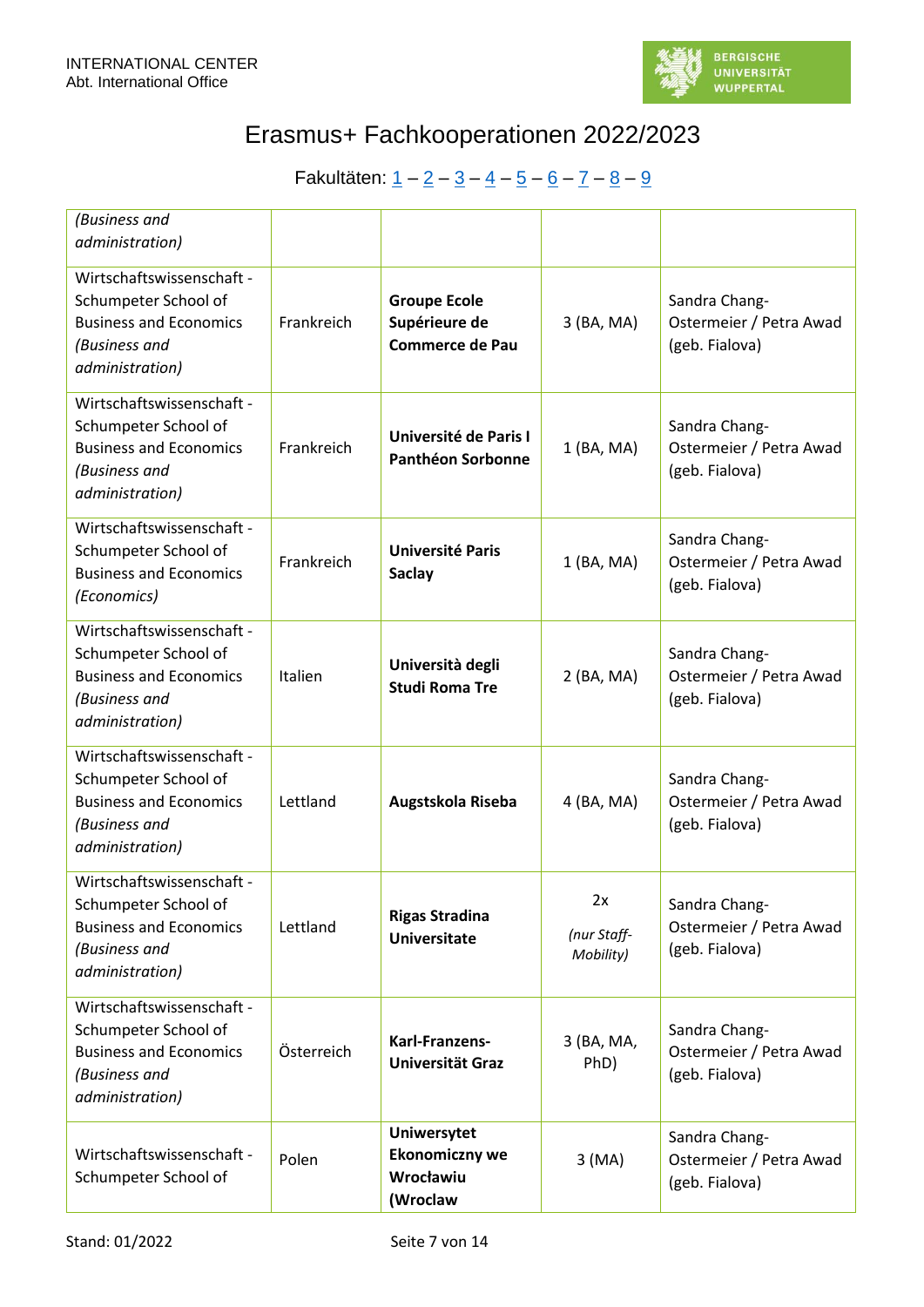

| <b>Business and Economics</b><br>(Economics)                                                                                                        |           | <b>University of</b><br><b>Economics)</b>                          |                                 |                                                            |
|-----------------------------------------------------------------------------------------------------------------------------------------------------|-----------|--------------------------------------------------------------------|---------------------------------|------------------------------------------------------------|
| Wirtschaftswissenschaft -<br>Schumpeter School of<br><b>Business and Economics</b><br>(Business and<br>administration)                              | Polen     | Uniwersytet<br>Wroclawski                                          | 2 (BA, MA)                      | Sandra Chang-<br>Ostermeier / Petra Awad<br>(geb. Fialova) |
| Wirtschaftswissenschaft -<br>Schumpeter School of<br><b>Business and Economics</b><br>(Business and<br>administration)                              | Rumänien  | Academia de Studii<br><b>Economice</b><br><b>Bucuresti</b>         | 3 (BA, MA)                      | Sandra Chang-<br>Ostermeier / Petra Awad<br>(geb. Fialova) |
| Wirtschaftswissenschaft -<br>Schumpeter School of<br><b>Business and Economics</b><br>(Business and<br>administration)                              | Slowakei  | Ekonomická<br>Univerzita v<br><b>Bratislave</b>                    | 8<br>(BA, MA, PhD)              | Sandra Chang-<br>Ostermeier / Petra Awad<br>(geb. Fialova) |
| Wirtschaftswissenschaft -<br>Schumpeter School of<br><b>Business and Economics</b><br>(Business and<br><b>Administration (broad</b><br>programmes)) | Slowakei  | <b>Technicka</b><br>univerzita v<br><b>Kosiciach</b>               | $\overline{2}$<br>(BA, MA, PhD) | Sandra Chang-<br>Ostermeier / Petra Awad<br>(geb. Fialova) |
| Wirtschaftswissenschaft -<br>Schumpeter School of<br><b>Business and Economics</b><br>(Business and<br>administration)                              | Slowenien | Univerza na<br>Primorskem<br>Università del<br><b>Litorale -UP</b> | 2 (BA, MA)                      | Sandra Chang-<br>Ostermeier / Petra Awad<br>(geb. Fialova) |
| Wirtschaftswissenschaft -<br>Schumpeter School of<br><b>Business and Economics</b><br>(Business and<br><b>Administration (broad</b><br>programmes)) | Spanien   | <b>Universitat Rovira I</b><br><b>Virgili</b>                      | 3 (BA, MA)                      | Sandra Chang-<br>Ostermeier / Petra Awad<br>(geb. Fialova) |
| Wirtschaftswissenschaft -<br>Schumpeter School of<br><b>Business and Economics</b><br>(Business and<br>administration)                              | Türkei    | Ahi Evran<br>Üniversitesi                                          | 4 (BA, MA)                      | Sandra Chang-<br>Ostermeier / Petra Awad<br>(geb. Fialova) |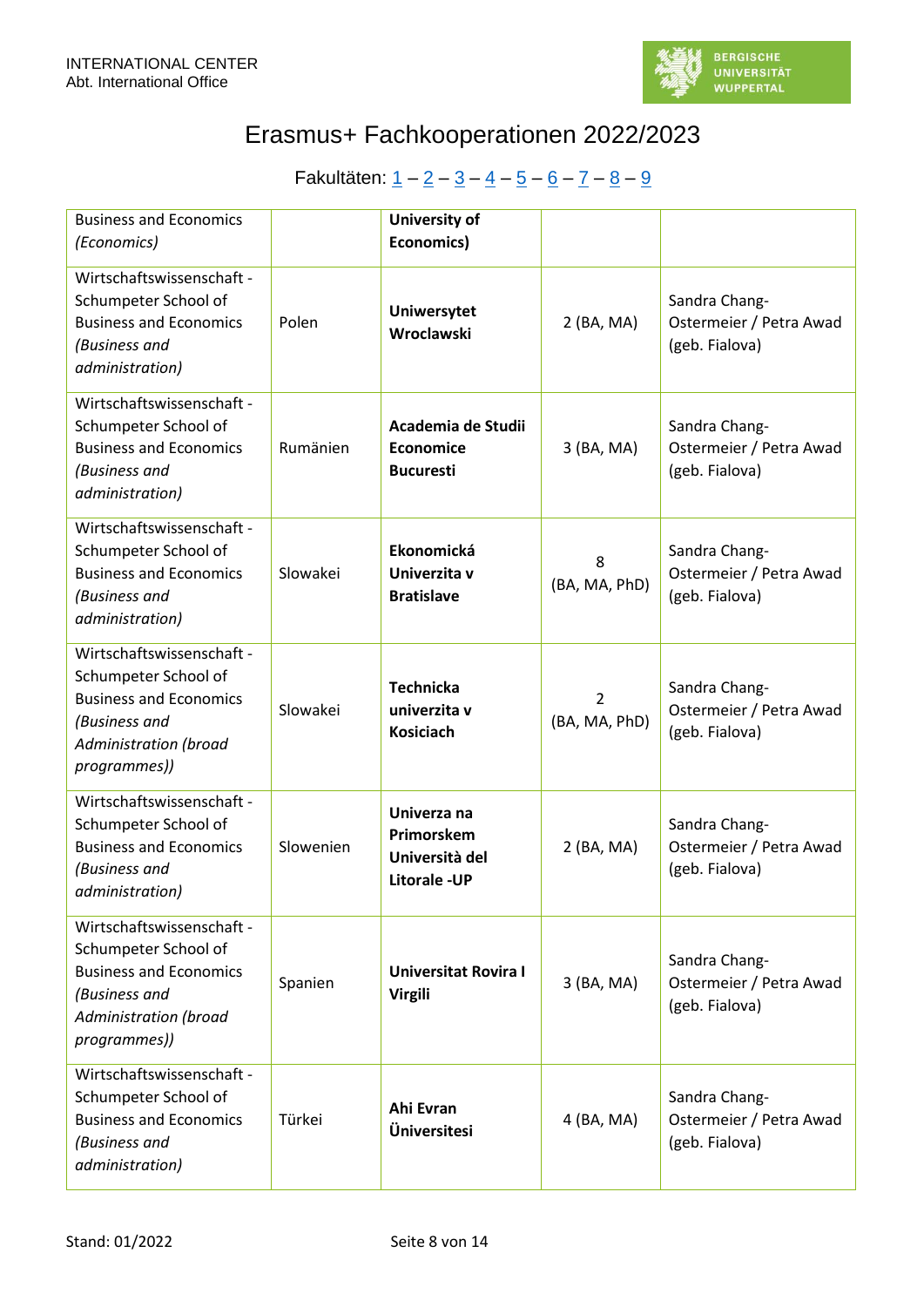

<span id="page-8-0"></span>

| Wirtschaftswissenschaft -<br>Schumpeter School of<br><b>Business and Economics</b><br>(Business and<br>administration) | Türkei                   | Hacettepe<br>Üniversity Ankara                                                                  | 3 (BA, MA)                                     | Sandra Chang-<br>Ostermeier / Petra Awad<br>(geb. Fialova) |
|------------------------------------------------------------------------------------------------------------------------|--------------------------|-------------------------------------------------------------------------------------------------|------------------------------------------------|------------------------------------------------------------|
|                                                                                                                        |                          | Fakultät 4                                                                                      |                                                |                                                            |
| Fach                                                                                                                   | <b>Land</b>              | <b>Partnerhochschule</b>                                                                        | <b>Anzahl der</b><br>Plätze /<br><b>Niveau</b> | Ansprechpartner*in                                         |
| Chemie                                                                                                                 | Spanien                  | Universidad de<br><b>Burgos</b>                                                                 | 3<br>(BA, MA)                                  | Prof. Dr. Fabian Mohr                                      |
| Chemie                                                                                                                 | Spanien                  | Universidad de<br><b>Huelva</b>                                                                 | 1 (BA, MA)                                     | Priv. - Doz. Prof. Dr. F.<br>Göhmann                       |
| Chemie                                                                                                                 | Spanien                  | Universidad de<br>Huelva                                                                        | 1 (BA, MA)                                     | Priv. - Doz. Prof. Dr. F.<br>Göhmann                       |
| Chemie                                                                                                                 | Tschechische<br>Republik | Vysoká škola<br>chemicko-<br>technologická v<br>Praze                                           | 2 (MA, PhD)                                    | Priv. - Doz. Prof. Dr. F.<br>Göhmann                       |
| Chemie                                                                                                                 | Finnland                 | <b>Oulun Yliopisto</b>                                                                          | 3<br>(BA, MA, PhD)                             | Prof. Dr. Fabian Mohr                                      |
| Chemistry                                                                                                              | Griechenland             | <b>University of Crete</b>                                                                      | 3<br>(BA, MA, PhD)                             | Priv. - Doz. Prof. Dr. F.<br>Göhmann                       |
| Mathematik                                                                                                             | <b>Bulgarien</b>         | Rusenski<br><b>Universitet "Angel</b><br>Kanchev"                                               | 3<br>(BA, MA, PhD)                             | Prof. Dr. Matthias<br>Ehrhardt                             |
| Mathematik                                                                                                             | Frankreich               | Université de<br>Lorraine                                                                       | $2$ (MA, PhD)                                  | Prof. Dr. Matthias<br>Ehrhardt                             |
| Mathematik                                                                                                             | Frankreich               | University of Côte<br>d'Azur (vormals:<br><b>University of Nice</b><br><b>Sophia Antipolis)</b> | 2 (BA, MA)                                     | Prof. Dr. Matthias<br>Ehrhardt                             |
| Mathematik                                                                                                             | Italien                  | Università degli<br>Studi di Salerno                                                            | 4<br>(BA, MA, PhD)                             | Prof. Dr. Matthias<br>Ehrhardt                             |
| Mathematik                                                                                                             | Italien                  | Università degli<br>Studi di Verona                                                             | 4<br>(BA, MA, PhD)                             | Prof. Dr. Matthias<br>Ehrhardt                             |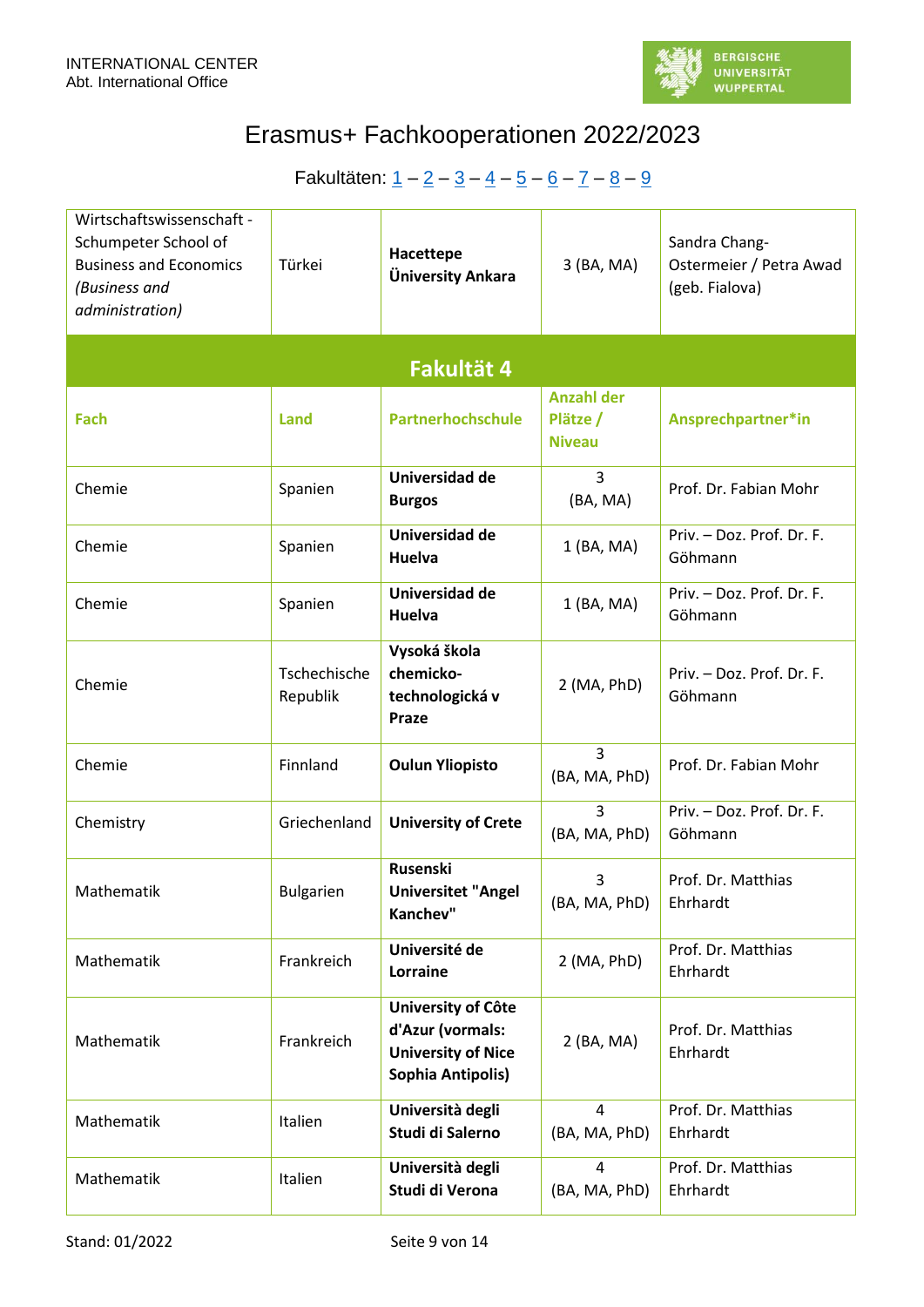

| Mathematik                                                                                                         | Polen            | Politechnika                                                       | 5                               | Prof. Dr. Matthias              |
|--------------------------------------------------------------------------------------------------------------------|------------------|--------------------------------------------------------------------|---------------------------------|---------------------------------|
|                                                                                                                    |                  | Wroclawska                                                         | (BA, MA, PhD)                   | Ehrhardt                        |
| Mathematik                                                                                                         | Polen            | Uniwersytet im.<br><b>Adama Mickiewicza</b>                        | 2 (BA, MA)                      | Prof. Dr. Matthias<br>Ehrhardt  |
| Mathematik                                                                                                         | Portugal         | Universidade de<br>Lisboa                                          | $2$ (MA, PhD)                   | Prof. Dr. Matthias<br>Ehrhardt  |
| Mathematik<br>(Mathematics,<br>Informatics)                                                                        | Rumänien         | <b>Universitatea</b><br>"Lucian Blaga" din<br>Sibiu                | 2 (BA, MA)                      | Prof. Dr. Matthias<br>Ehrhardt  |
| Mathematik (Information<br>and Communication<br>Technologies)                                                      | Rumänien         | <b>Universitatea</b><br>"Lucian Blaga" din<br>Sibiu                | 2 (BA, MA)                      | Prof. Dr. Matthias<br>Ehrhardt  |
| Mathematik                                                                                                         | Schweden         | <b>Stockholms</b><br><b>Universitet</b>                            | $\overline{2}$<br>(BA, MA, PhD) | Prof. Dr. Matthias<br>Ehrhardt  |
| Mathematik                                                                                                         | Slowakei         | Slovenska<br><b>Technicka</b><br>Univerzita V<br><b>Bratislave</b> | $2$ (MA, PhD)                   | Prof. Dr. Matthias<br>Ehrhardt  |
| Mathematik                                                                                                         | Slowakei         | <b>Univerzita</b><br>Komenského<br><b>Bratislava</b>               | 2 (BA, MA)                      | Prof. Dr. Matthias<br>Ehrhardt  |
| Mathematik                                                                                                         | Ungarn           | Eötvös Loránd<br>Tudományegyetem                                   | 4 (MA, PhD)                     | Prof. Dr. Matthias<br>Ehrhardt  |
| Mathematik (Mathematics<br>and statistics (here:<br>Mathematics/Informatics))                                      | <b>Bulgarien</b> | Sofiiski Universitet<br>"Sveti Kliment<br>Ohridski"                | 2 (BA, MA)                      | Prof. Dr. Matthias<br>Ehrhardt  |
| Mathematik und<br>Informatik (Mathematics<br>and Statistics &<br>Information and<br>Communication<br>Technologies) | <b>Dänemark</b>  | Syddansk<br><b>Universitet Odense</b>                              | 2(MA)                           | Prof. Dr. Matthias<br>Ehrhardt  |
| Mathematik und<br>Naturwissenschaften                                                                              | Slowenien        | <b>University of</b><br>Ljubljana                                  | $\overline{4}$<br>(BA, MA, PhD) | Prof. Dr. Matthias<br>Ehrhardt  |
| Physik                                                                                                             | Frankreich       | <b>Université Grenoble</b><br><b>Alpes</b>                         | 2 (BA, MA)                      | Prof. Dr. Karl-Heinz<br>Kampert |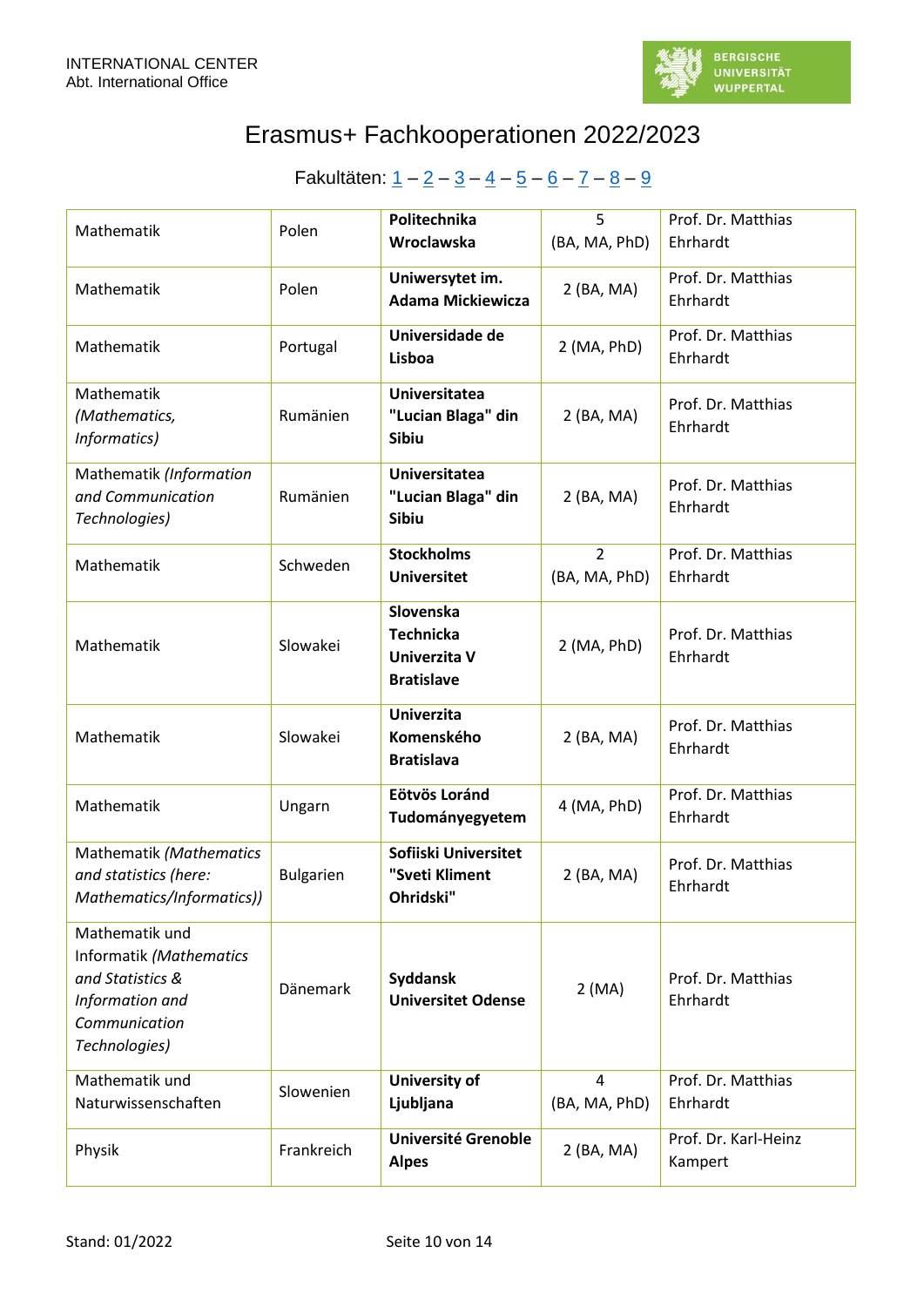

<span id="page-10-0"></span>

| Physik                                                              | Griechenland | <b>Ethniko Metsovio</b><br>Polytechnio<br>(National University<br>of Athens) | $\overline{2}$<br>(BA, MA, PhD)                | Prof. Dr. Karl-Heinz<br>Kampert                     |  |  |
|---------------------------------------------------------------------|--------------|------------------------------------------------------------------------------|------------------------------------------------|-----------------------------------------------------|--|--|
| Physik                                                              | Rumänien     | Universitatea Din<br><b>Bucuresti</b>                                        | $\overline{2}$<br>(BA, MA, PhD)                | Prof. Dr. Karl-Heinz<br>Kampert                     |  |  |
| Physik                                                              | Schweden     | <b>Stockholms</b><br><b>Universitet</b>                                      | $\overline{2}$<br>(BA, MA, PhD)                | Prof. Dr. Karl-Heinz<br>Kampert                     |  |  |
| Physik<br>(Astrophysics)                                            | Italien      | Università del<br><b>Salento</b>                                             | $1$ (MA, PhD)                                  | Prof. Dr. Karl-Heinz<br>Kampert                     |  |  |
| Physik<br>(Physical Science)                                        | Spanien      | Universidad de<br>Granada                                                    | 2(MA)                                          | Prof. Dr. Karl-Heinz<br>Kampert                     |  |  |
| Physik<br>(Physics (Astrophysics) -<br><b>Facultad de Ciencias)</b> | Spanien      | Universidad de<br>Granada                                                    | $\overline{2}$<br>(BA, MA, PhD)                | Prof. Dr. Karl-Heinz<br>Kampert                     |  |  |
| Physik<br>(Physics, Astrophysics)                                   | Türkei       | Ege Üniversitesi                                                             | $\overline{2}$<br>(BA, MA, PhD)                | Prof. Dr. Karl-Heinz<br>Kampert                     |  |  |
|                                                                     |              |                                                                              |                                                |                                                     |  |  |
|                                                                     |              | <b>Fakultät 5</b>                                                            |                                                |                                                     |  |  |
| <b>Fach</b>                                                         | Land         | Partnerhochschule                                                            | <b>Anzahl der</b><br>Plätze /<br><b>Niveau</b> | Ansprechpartner*in                                  |  |  |
| Architektur (Architecture<br>and construction)                      | Belgien      | <b>Katholieke</b><br><b>Universiteit Leuven</b>                              | 2(MA)                                          | Prof. Holger Hoffmann                               |  |  |
| Architektur (Architecture<br>and construction)                      | Italien      | Politecnico di<br><b>Milano</b>                                              | 2(PhD)                                         | Prof. Dr. Christoph Grafe                           |  |  |
| Architektur (Architecture<br>and construction)                      | Polen        | Politechnika<br>Gdanska ul.                                                  | 3<br>(BA, MA, PhD)                             | Prof. Dr.-Ing. Karsten<br>Voss                      |  |  |
| Architektur (Architecture<br>and construction)                      | Spanien      | Universidad de<br>Valladolid                                                 | 3<br>(BA, MA, PhD)                             | Uni.-Prof. Annette<br>Hillebrandt/Johann<br>Eckartz |  |  |
| Architektur (Architecture<br>and construction)                      | Türkei       | <b>Istanbul Teknik</b><br><b>Universitesi</b>                                | 2(MA)                                          | Prof. Holger Hoffmann                               |  |  |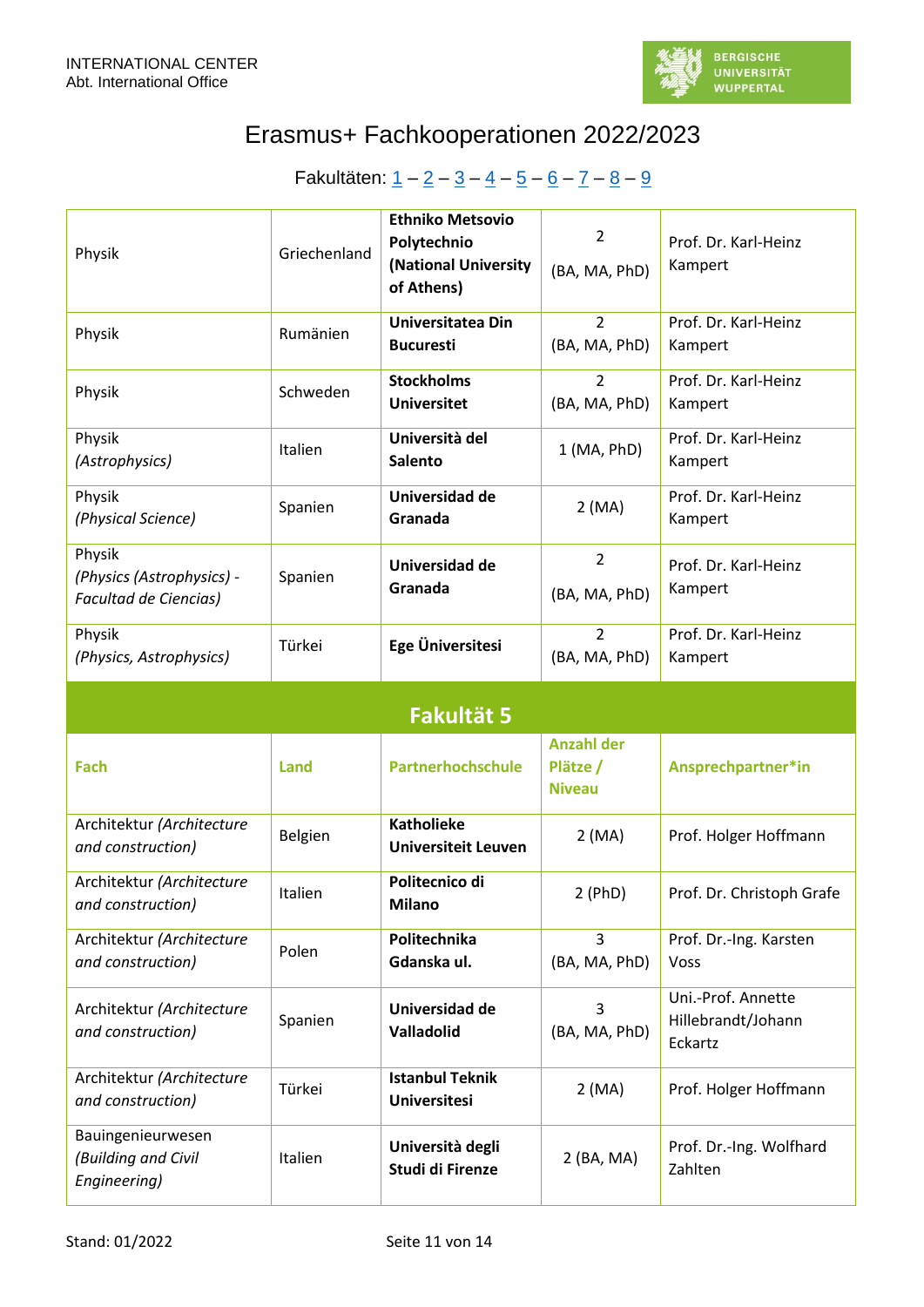

| Bauingenieurwesen<br>(Building and Civil<br>Engineering)                     | Slowakei     | <b>Technicka</b><br>univerzita v<br><b>Kosiciach</b>             | $2$ (PhD)          | Prof. Dr. Steffen Anders           |
|------------------------------------------------------------------------------|--------------|------------------------------------------------------------------|--------------------|------------------------------------|
| Bauingenieurwesen<br>(Building and Civil<br>Engineering)                     | Spanien      | Universidad de<br><b>Burgos</b>                                  | 2 (BA, MA,<br>PhD) | Prof. Dr. Arndt Goldack            |
| Bauingenieurwesen<br>(Building and Civil<br>Engineering)                     | Spanien      | Universidad de<br>Granada                                        | $2$ (BA, MA)       | Prof. Dr.-Ing. Wolfhard<br>Zahlten |
| Institut für Grundbau,<br>Abfall- und Wasserwesen<br>(Environmental Science) | Griechenland | Panepistimio<br><b>Thessalias</b><br>(University of<br>Thessaly) | 2<br>(BA, MA, PhD) | Prof. Dr. Jörg Rinklebe            |

<span id="page-11-1"></span><span id="page-11-0"></span>

| <b>Fakultät 6</b>                                             |                |                                                      |                                                |                                        |  |  |  |
|---------------------------------------------------------------|----------------|------------------------------------------------------|------------------------------------------------|----------------------------------------|--|--|--|
| Fach                                                          | Land           | Partnerhochschule                                    | <b>Anzahl der</b><br>Plätze /<br><b>Niveau</b> | Ansprechpartner*in                     |  |  |  |
| Elektrotechnik<br>(Engineering and<br>engineering trades)     | Spanien        | <b>Universitat Rovira I</b><br><b>Virgili</b>        | 2 (BA, MA)                                     | Prof. Dr. Stefan Soter                 |  |  |  |
| <b>Fakultät 7</b>                                             |                |                                                      |                                                |                                        |  |  |  |
| Fach                                                          | Land           | Partnerhochschule                                    | <b>Anzahl der</b><br>Plätze /<br><b>Niveau</b> | Ansprechpartner*in                     |  |  |  |
| Sicherheitstechnik<br>(Engineering and<br>engineering trades) | <b>Italien</b> | Libera Università di<br><b>Bolzano</b>               | 5<br>(BA, MA, PhD)                             | Prof. Dr.-Ing. habil. Uwe<br>Janoske   |  |  |  |
| Sicherheitstechnik<br>(Engineering and<br>engineering trades) | Polen          | Politechnika<br>Warszawa                             | 2 (BA, MA)                                     | Prof. Dr.-Ing. Stefan<br><b>Bracke</b> |  |  |  |
| Sicherheitstechnik<br>(Engineering and<br>engineering trades) | Slowakei       | <b>Technicka</b><br>univerzita v<br><b>Kosiciach</b> | 4<br>(BA, MA, PhD)                             | Prof. Dr.-Ing. Stefan<br><b>Bracke</b> |  |  |  |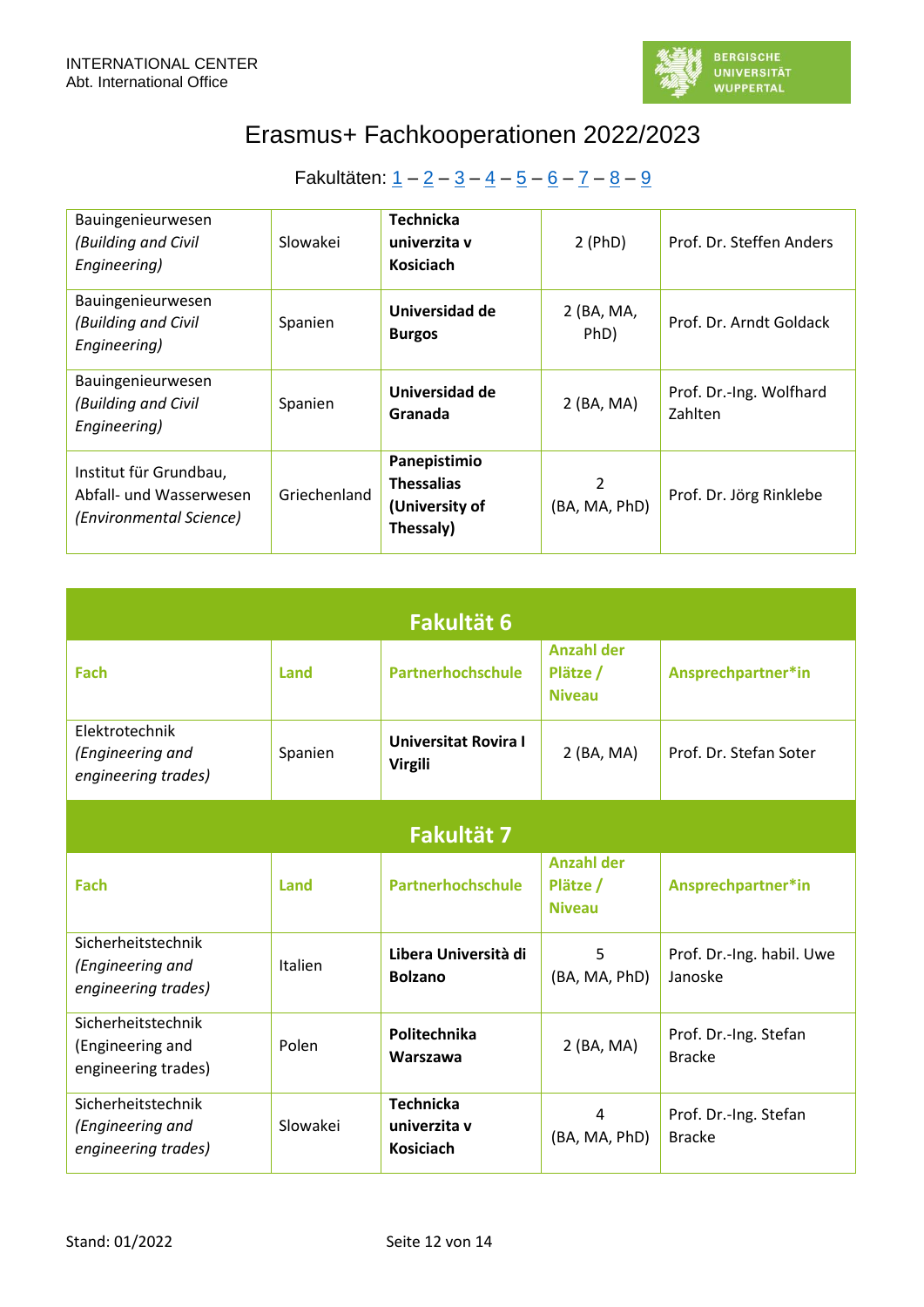

<span id="page-12-1"></span><span id="page-12-0"></span>

| <b>Fakultät 8</b>                                                                              |                |                                                        |                                                                  |                                                            |  |  |  |
|------------------------------------------------------------------------------------------------|----------------|--------------------------------------------------------|------------------------------------------------------------------|------------------------------------------------------------|--|--|--|
| Fach                                                                                           | Land           | Partnerhochschule                                      | <b>Anzahl der</b><br>Plätze /<br><b>Niveau</b>                   | Ansprechpartner*in                                         |  |  |  |
| <b>Industrial Design</b>                                                                       | Belgien        | <b>Universiteit</b><br>Antwerpen                       | 2(BA)                                                            | Prof. Gert Trauernicht /<br>Dipl.-Des. Linn Maren<br>Klunk |  |  |  |
| Industrial Design (Fashion,<br>interior and industrial<br>design (here: Industrial<br>Design)) | Österreich     | <b>FH Joanneum</b><br>Gesellschaft m.b.H.              | 2xBA, 2xMA                                                       | Prof. Gert Trauernicht /<br>Dipl.-Des. Linn Maren<br>Klunk |  |  |  |
| Fakultät 9                                                                                     |                |                                                        |                                                                  |                                                            |  |  |  |
| Fach                                                                                           | Land           | Partnerhochschule                                      | <b>Anzahl der</b><br>Plätze /<br><b>Niveau</b>                   | Ansprechpartner*in                                         |  |  |  |
| <b>School of Education</b>                                                                     | Frankreich     | Université de<br>Lorraine                              | 5<br>(BA, MA, PhD)<br>voraussichtlich<br>ab 2023:<br>6 (MA, PhD) | Prof. Dr. Petra Buchwald<br>/ Petra Begic                  |  |  |  |
| <b>School of Education</b>                                                                     | <b>Italien</b> | Università degli<br>Studi di Salerno                   | 3 (BA, MA)<br>voraussichtlich<br>ab 2023:<br>4 (BA, MA,<br>PhD)  | Prof. Dr. Petra Buchwald<br>/ Petra Begic                  |  |  |  |
| <b>School of Education</b>                                                                     | Österreich     | Pädagogische<br>Hochschule<br>Oberösterreich           | 2 (BA, MA)<br>voraussichtlich<br>ab 2023:<br>4 (BA, MA,<br>PhD)  | Prof. Dr. Petra Buchwald<br>/ Petra Begic                  |  |  |  |
| <b>School of Education</b>                                                                     | Österreich     | Pädagogische<br>Hochschule<br><b>Steiermark (PHSt)</b> | 2 (BA, MA)<br>voraussichtlich<br>ab 2023:<br>4 (BA, MA,<br>PhD)  | Prof. Dr. Petra Buchwald<br>/ Petra Begic                  |  |  |  |